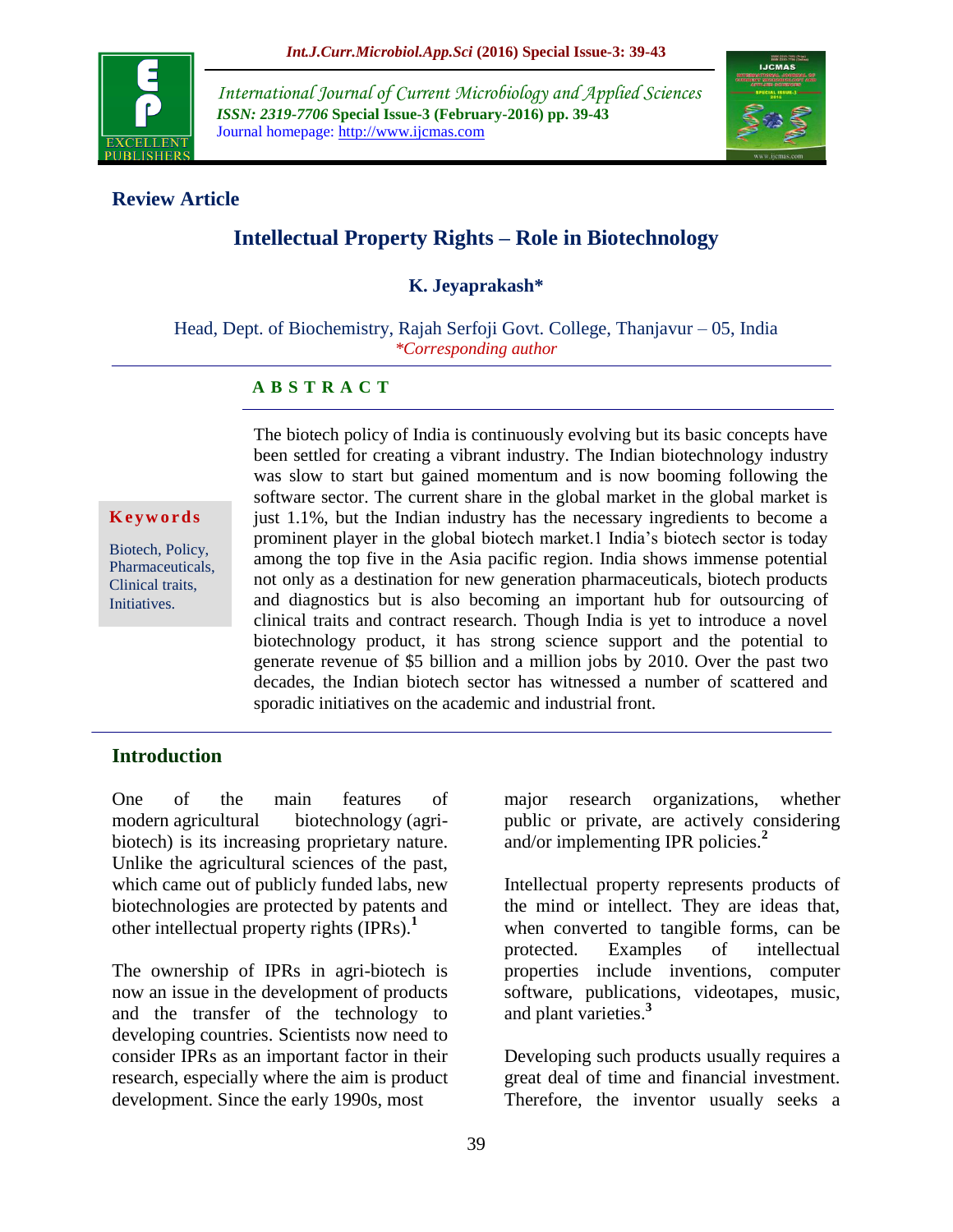return on his effort by acquiring IPRs. They allow the inventor to restrict the use of the intellectual property, i.e., no one is allowed to use, manufacture, grow, sell or offer to sell the invention without permission. Several forms of this protection exist and they include copyright, trade secret, trademarks, plant breeder's rights, and patents.**<sup>4</sup>**

## **Role of Government in Biotechnology Sector**

The national science and technology policy of the government and the Vision Statement on Biotechnology has been issued by the Department of Biotechnology (DBT) to provide a framework and give strategic direction to different sectors to accelerate the pace of development of biotechnology in India. This policy further aims to chalk out the path of progress in sectors such as agriculture and food biotechnology, industrial biotechnology, therapeutic and medical biotechnology, regenerative and genomic medicine, diagnostic biotechnology, bio-engineering, nanotechnology, bio-informatics and ITenabled biotechnology, clinical biotechnology, environment and intellectual property and patent law.<sup>5</sup>

## **Patenting Biotechnology Inventions in India**

The Indian Patent Office considers biotechnological inventions to be related to living entities of natural origin, such as animals, human beings including parts thereof, living entities of artificial origin, such as micro-organisms, vaccines, transgenic animals and plants, biological materials such as DNA, plasmids, genes, vector, tissues, cells, replicons, processes relating to living entities, processes relating to biological material, methods of treatment

of human or animal body, biological processes or essentially biological processes. The following biotechnological inventions are not considered as patentable under Section 3 of the Indian Patent (Amendment) Act 2005**. 6**

Living entities of natural origin such as animals, plants, in whole or any parts thereof, plant varieties, seeds, species, genes and micro-organisms.

Any process of manufacture or production relating to such living entities

Any method of treatment such as medicinal, surgical, curative, prophylactic diagnostic and therapeutic, of human beings or animals or other treatments of similar nature .

Any living entity of artificial origin such as transgenic animals and plants, or any part thereof.

Biological materials such as organs, tissues, cells, viruses and all the process of preparing them. Essentially biological processes for the production of plants and animals such as method of crossing or breeding

# **Medical Biotechnology**

In India, the pharma industry is one of the first to reap the benefits of biotechnology. Human health biotechnology products account for about 60% of the domestic market, while biodrugs, vaccines and diagnostics have significant market shares as well. Consequently, Indian pharma is beginning to harvest the benefits from enhanced IP protection of their products. An example is Ranbaxy's NDDS for Ciprofloxacin licensed to Bayer for \$65 million plus royalties. Other Indian research based companies have earned about \$70 million from R&D milestone payments.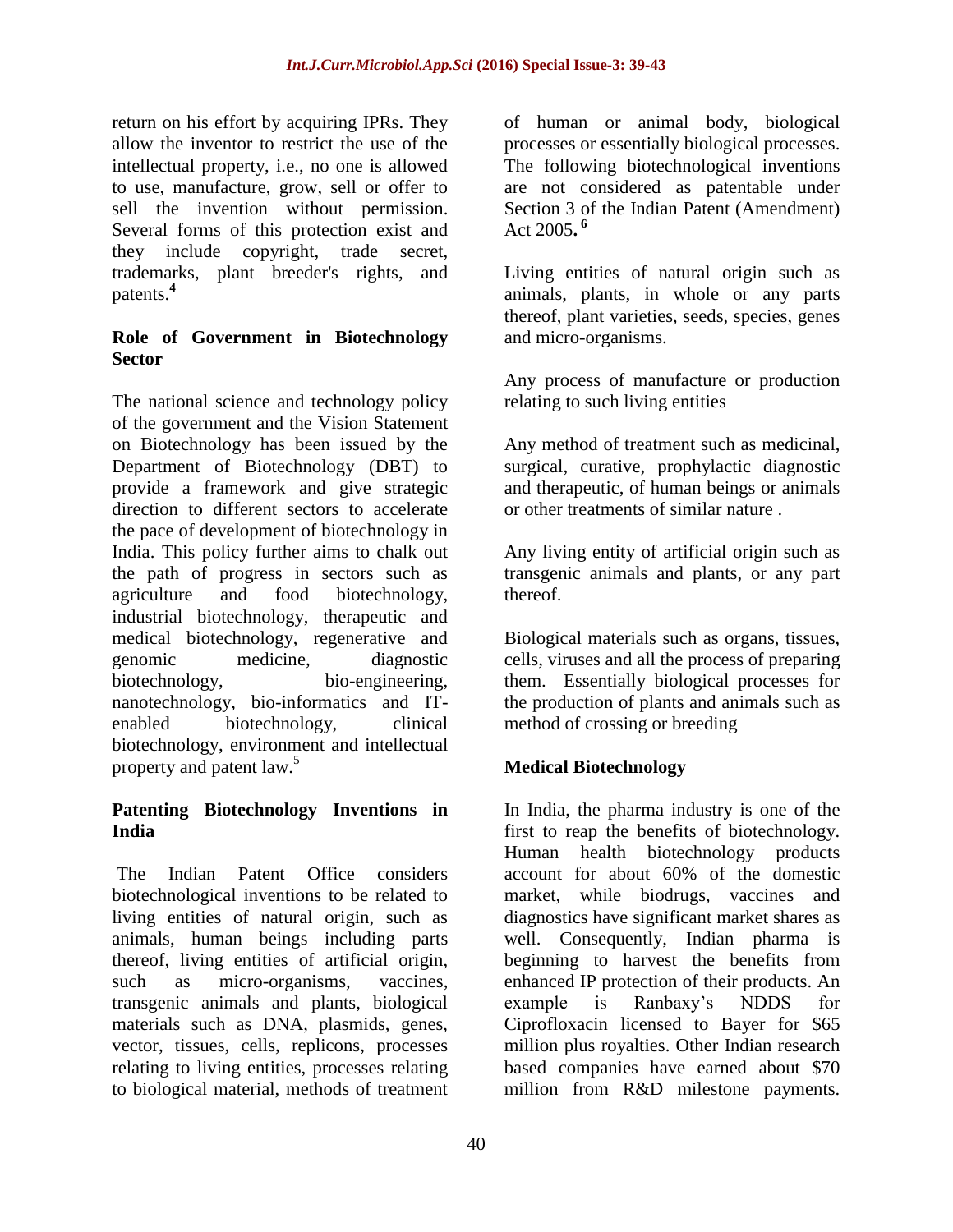CSIR has also earned revenues by licensing its patents to the industry. The Indian Patent Office received 15 applications for the grant of Executive Marketing Right (EMR). Of these, three have been allowed, four rejected and the remaining eight are pending. The Patent Office has become more open to the grant of EMR's. Novartis was the first company in India to be granted an EMR by the Indian patent Office for a blood cancer drug, GLIVEC. Smithkline Becham challenged the order in a writ petition before the Delhi High Court. This writ was dismissed for want of territorial jurisdiction. However, Novartis won a stay from the Madras High Court restraining six drug companies from manufacturing and distributing Imatinib Mesylate – the active ingredient in Novartis' Glivec. The EMR provision is no longer in force from January 1 2005. Medical biotechnology offers a good possibility for Indian industry to establish a strong pharmaceutical sector, a growing number of small and medium biotechnology companies, a large network of universities, research institutes and medical schools and low cost of product evaluation. **<sup>7</sup>**

## **Promoting Transfer of Agri-Biotech to Developing Countries**

Developing countries frequently lack the required IP management capacity and resources to perform product clearance analyses and evaluations that facilitate the legitimate import, use and/or export of technologically advanced products. Thus, to help transfer of appropriate agri-biotech to developing countries, capacity building in IPR management is of vital importance from both the donor and the recipient side.**<sup>8</sup>** This can involve the following:

Educate research staff and research administrators on the basic principles of IPR management.

Use different patent databases as well as scientific databases as information sources.

Remain aware of the complexity of germplasm issues.

Stress the importance of good laboratory records.

Document what comes in and goes out of the lab.

Establish clear lines of responsibility for negotiating, reviewing and signing Material Transfer Agreements (MTAs) and licenses.

Manage and organize licenses and MTAs and the various documents and correspondence associated with them.

## **Plant Breeder's Rights**

Plant breeder's rights (PBRs) are used to protect new varieties of plants by giving exclusive commercial rights for about 20 -25 years to market a new variety or its reproductive material. The variety must be novel, distinct, uniform, and stable. This protection prevents anyone from growing or selling the variety without the owner's permission. Exceptions may be made, however, for both research and use of seed saved by a farmer for replanting.**<sup>9</sup>**

## **Patents**

A patent is an exclusive right given to an inventor to exclude all others from making, using, selling or offering to sell the invention in the country that granted the patent right, and importing it into that country. In [agricultural biotechnology,](http://www.isaaa.org/resources/publications/agricultural_biotechnology/download/default.asp) patents may cover, for example, plant transformation methods, vectors, genes, etc. and in countries that allow patenting of higher life forms, transgenic plants or animals**. 10**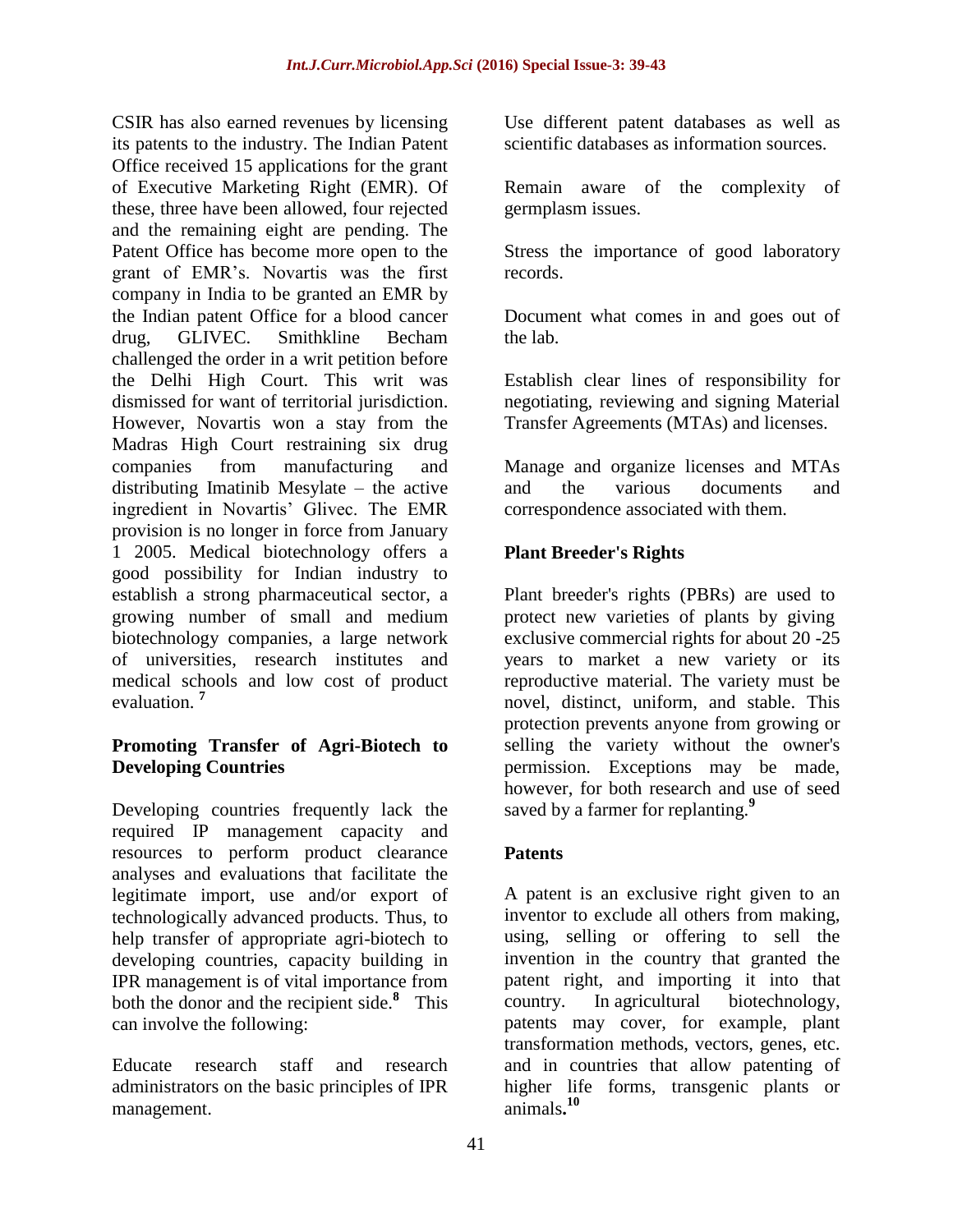Patents are the most critical form of protection for agricultural biotechnology and considered to be the most powerful in the IP system. Patents are temporary, generally about 20 years, and are country specific.**<sup>11</sup>**

## **Biotechnology Companies in India**

India is home to over 300 biotech companies with a total bioscience investment of more than \$500 million. Though this is a small share of the global biotech market, the promise of the growth of the industry in India is significant.It is estimated that the domestic market for biotech products will grow tremendously and India may claim 8% of the world's biotechnology companies by 2010. The major players in the Indian Industry include: Biocon, Serum Institute of India, Panacea Biotech, Nicholas Piramal, GlaxoSmithKline, Abbott, Ranbaxy etc. The active role of Indian biotech companies has become visible through various efforts and final revenue generated by them. ABLE, the association of Biotechnology Led Enterprises, for example, is a forum of leading Indian biotechnology companies to generate a symbiotic interface between the industry, the government, academic and research bodies, and domestic and international investors.Recently, Serum Institute of India Ltd., has announced an investment of Rs.1200 crore at the inauguration of India's first biotech SEZ in Pune.**<sup>12</sup>**

In conclusion, India has sailed through the journey from a state of a total lack of IP awareness to the present state of proactive pursuit of IP in frontier areas of technology. Having unleashed India's IT potential in the recent past, the time has now come to harness the tremendous strengths and energies of the countries in the Biotechnology Sector.

Moreover, IPs generated by the public sector can be considered assets that can be exchanged for private sector-owned IPs or used as bargaining chips in technology transfer negotiations. Partnership between the private and public sectors in technology development through sharing of knowhow and IP can hasten technology transfer and acquisition on both sides.

## **References**

- 1.Sachin Chaturvedi, Dynaimcs of Biotechnology Research and Industry in India: Statistics, perspectives and Key Policy Issues, 35-62 (Organisation for Economic Cooperation and Development, 2006)
- 2.Ashok K.Chauhan, A Textbook of Molecular Biotechnology (I.K. International Pvt. Ltd. 2009)
- 3.T. Ramakrishna, Innovation, Invention in Biotechnology and Intellectual Property Rights Law: Can India Catch The Bus (3rd Edition, 2008)
- 4.Janice M. Mueller, Biotechnology Patenting in India: Will Bio-Generics Lead a 'Sunrise Industry' to BioInnovation (No. 2, 2008 ed. University of Missouri-Kansas City Law Review 2008)
- 5.HS Chawla, Patenting of Biological Material and Biotechnology, 44-51 (Journal of Intellectual Property Rights 2005)
- 6.Biotechnological Innovations Patent: A Review 131-135 (2nd Edition, ISSN 0976-044X Rishabha Malviya 2010)
- 7.Jayshree Watal, Indian patent Law on Biotechnological Inventions, 79-83 (4th ed. Asia Pacific Biotech 200
- 8.Katherine Linton, MIHIR Torsekar, Innovation in Biotechnology Seeds: Public and Private Initiatives in India and China, 23-27 (Journal of